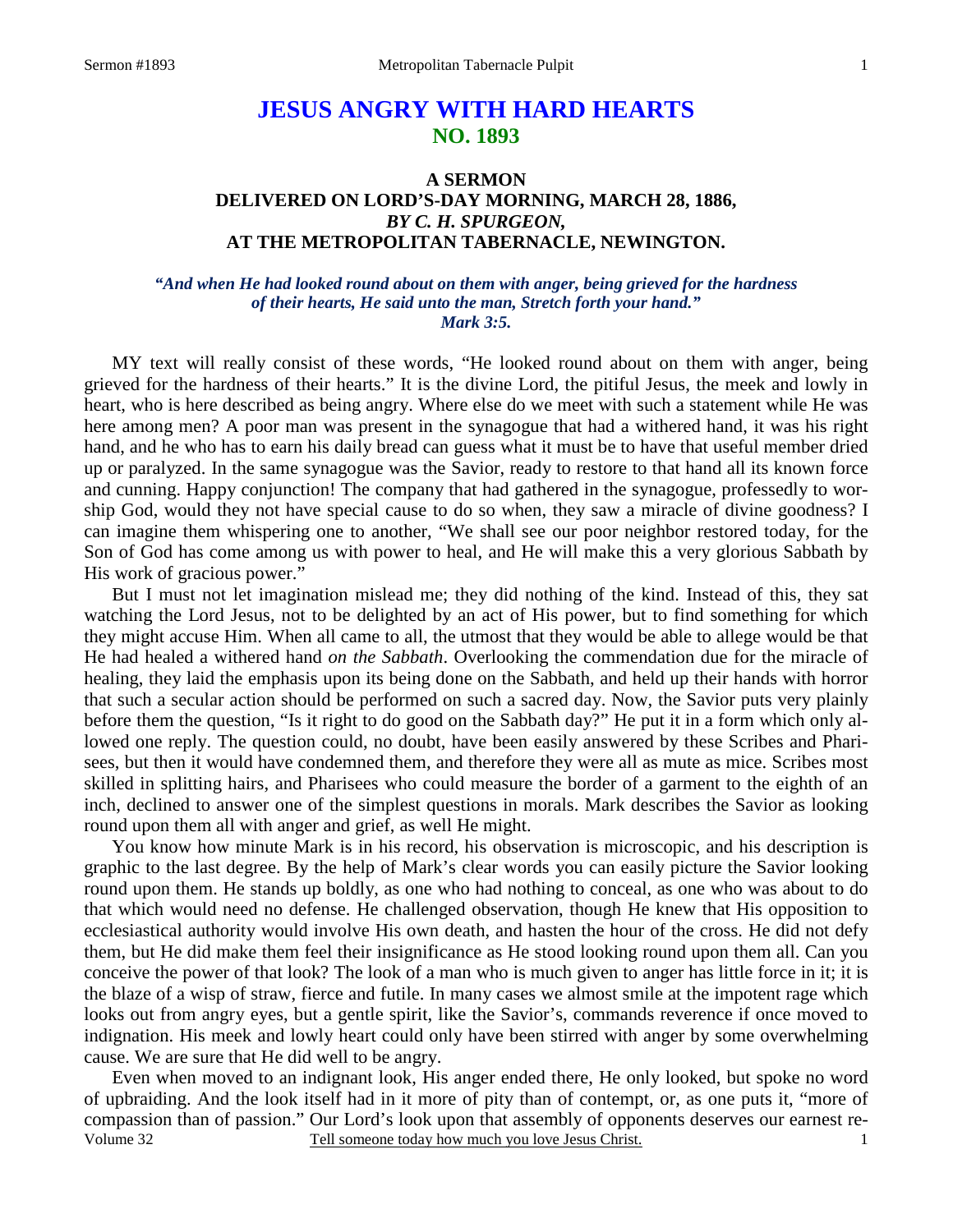gard. He paused long enough in that survey to gaze upon each person, and to let him know what was intended by the glance. Nobody escaped the searching light which those expressive eyes flashed upon each malicious watcher. They saw that to Him their base conduct was loathsome, He understood them, and was deeply moved by their obstinacy.

 Note well that Jesus did not speak a word, and yet He said more without words than another man could have said with them. They were not worthy of a word, neither would more words have had the slightest effect upon them. He saved His words for the poor man with the withered hand, but for these people a look was the best reply, they looked on Him, and now He looked on them. This helps me to understand that passage in the Revelation, where the ungodly are represented as crying to the rocks to cover them, and the hills to hide them from the face of Him that sat upon the throne. The Judge has not spoken so much as a single word, not yet has He opened the books, not yet has He pronounced the sentence, "Depart, you cursed," but they are altogether terrified by the look of that august countenance. Concentrated love dwells in the face of Jesus, the Judge, but in that dread day, they will see it set on fire with wrath. The wrath of a lion is great, but it is nothing compared with that of the Lamb. I wish I had skill to describe our Lord's look, but I must ask the aid of your understanding and your imagination to make it vivid to your minds.

When Mark has told us of that look, he proceeds to mention the mingled feelings which were revealed by it. In that look there were two things—there were anger and grief—indignation and inward sorrow. "He looked round about on them with anger, being grieved for the hardness of their hearts." He was angry that they should willingly blind their eyes to a truth so plain, an argument so convincing. He had put to them a question to which there could only be one answer and they would not give it, He had thrown light on their eyes, and they would not see it, He had utterly destroyed their chosen pretext for opposition, and yet they would persist in opposing Him. Evidently it is possible to be angry and to be right. Hard to many is the precept, "Be you angry and sin not," and this fact renders the Savior's character all the more admirable, since He so easily accomplished what is so difficult to us. He could be angry with the sin, and yet never cease to compassionate the sinner. His was not anger which desired evil to its object, no touch of malevolence was in it, it was simply love on fire, love burning with indignation against that which is unlovely.

 Mingled with this anger there was grief. He was heart-broken because their hearts were so hard. As Manton puts it, "He was softened because of their hardness." His was not the pitiless flame of wrath which burns in a dry eye; He had tears as well as anger. His thunderstorm brought a shower of pity with it. The Greek word is hard to translate. There is what an eminent critic calls a sort of *togetherness* in the word, He grieved with them. He felt that the hardness of their hearts would one day bring upon them an awful misery, and foreseeing that coming grief, He grieved with them by anticipation. He was grieved at their hardness because it would injure them; their blind enmity vexed Him because it was securing their own destruction. He was angry because they were willfully rejecting the light which would have illuminated them with heavenly brightness, the life which could have quickened them into fullness of joy. They were thus determinedly and resolutely destroying their own souls out of hatred to Him, and He was angry, more for their sakes than His own.

 There is something very admirable in our Savior even when we see Him in an unusual condition. Even when He grows angry with men, He is angry with them because they will not let Him bless them, because they will persevere in opposing Him for reasons which they cannot themselves support, and dare not even own. If I had been one of the disciples who were with Him in the synagogue, I think I should have burned with indignation to see them all sitting there, refusing to forego their hate, and yet unable to say a word in defense of it. I doubt not, the loving spirit of John grew warm. What a horrible thing that any creature in the shape of a man should act so unworthily to the blessed Son of God, as to blame Him for doing good! What a disgrace to our race, for men to be so inhuman as to wish to see their fellow man remain withered, and to dare to blame the gentle Physician who was about to make him perfectly whole! Man is indeed at enmity with God when he finds an argument for hate in a deed of love.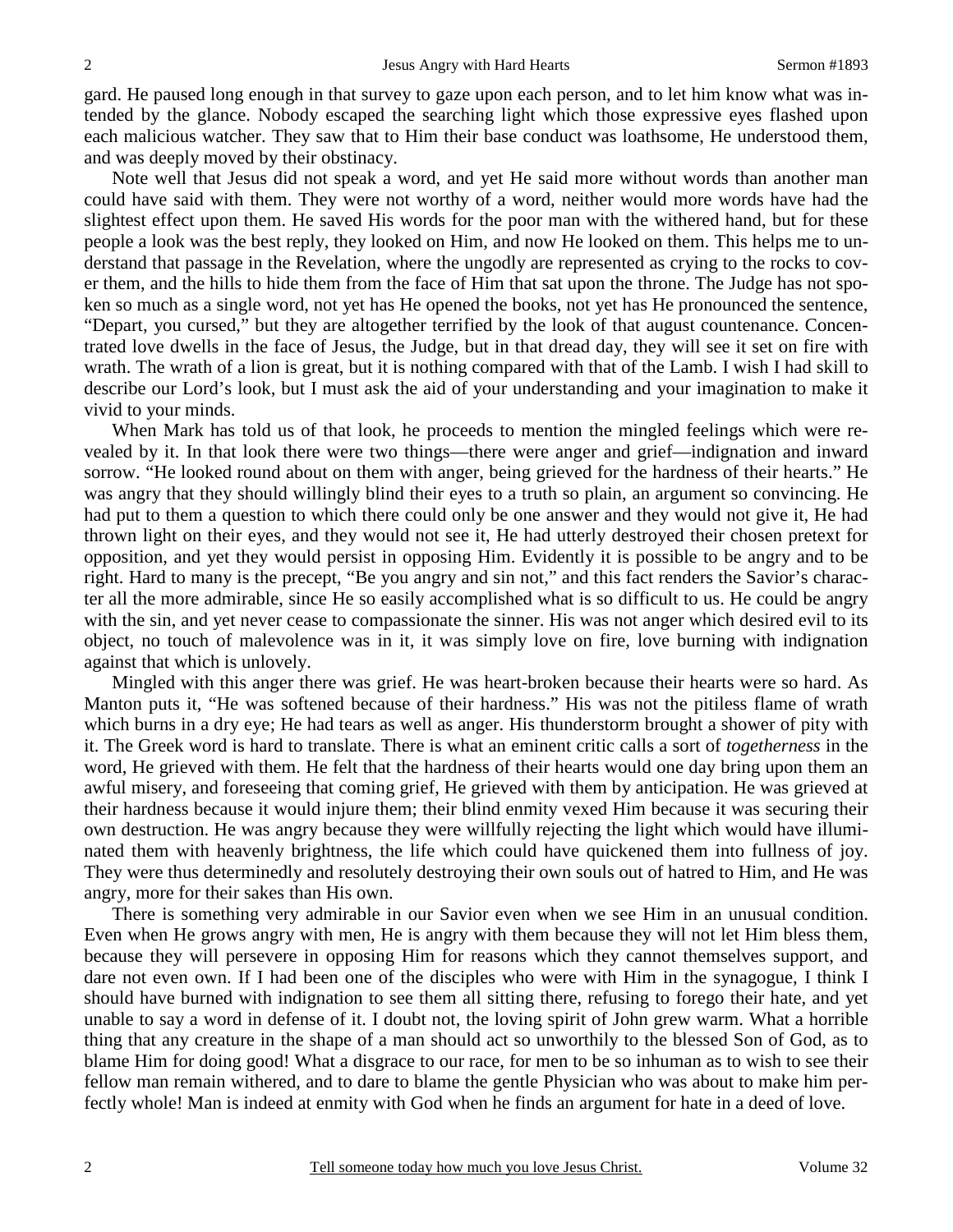Our first question is, *What was the cause of this anger and this grief?* Then let us inquire, *Does anything of this sort rest in us?* Do we cause our Lord anger and grief? And thirdly, let us ask, *what should be our feeling, when we see that something about us may cause, or does cause Him, anger and grief?* Oh that the Holy Spirit may bless this sermon to all who hear me this day!

**I.** WHAT CAUSED THIS ANGER AND GRIEF? It was their hardness of heart. To use other words, it was the callousness of their conscience, their lack of feeling. Their hearts had, as it were, grown hard, and had lost their proper softness. The hand may furnish us with an illustration. Some persons have very delicate hands, the blind who read raised type with their fingers develop special sensitiveness, and this sensitiveness is of great value. But when men are put to pick unraveling rope, or break stones, or do other rough work, their hands become hard and callous, even so is it with the heart, which ought to be exceedingly tender, through continuance in sin it grows callous and unfeeling. Use is second nature, the traveler's feet get hardened to the way, his face becomes hardened to the cold, and his whole constitution is hardened by his mode of life. Persons have taken deadly drugs little by little till they have been hardened against their results, we read in history that Mithridates had used poison till at last he was unable to kill himself by it, so hardened had he become. But hardening is of the worst kind when it takes place in the heart. The heart ought to be all tenderness, but when it is not, the life must be coarse and evil. Yet multitudes are morally smitten with ossification of the heart. Do we not know some men in whom the heart is simply a huge muscle? If they have any hearts they are made of leather, for they have no pity for anybody, no fellow feeling, even for their relatives. God save us from a hard heart, it leads to something worse than death! A heart of flesh may be gone out of a man, and instead thereof he may have a heart of stone, Scripture even calls it "an adamant stone"—unfeeling, unyielding, impenetrable, obstinate. Those enemies of our Lord who sat in the synagogue that Sabbath day were incorrigible, they were desperately set on hating Him, and they strengthened themselves in the resolve that they would not be convinced, and would not cease to oppose Him, let Him say or do whatever He might. Our Lord Jesus became angry, grieved, and sorrowful with them.

What was their exact fault?

 First, *they would not see,* though the case was clear. He had set the truth so plainly before them that they were obliged to strain their understandings to avoid being convinced, they had to draw down the blinds of the soul, and put up the shutters of the mind, to be able *not* to see. There are none as blind as those that will not see, and these were of that blindest order, they were blind people that had eyes and boasted that they could see, and therefore their sin was utterly without excuse. Ah, me! I fear that we have many around us still, who know, but do not act on their knowledge, who do not wish to be convinced and converted, but harden themselves against known duty and plain right.

 What was more, *what these people were forced to see they would not acknowledge*. They sullenly held their tongues when they were bound to speak. Does it not happen to many persons that the gospel forces itself upon their belief? They feel that they could not conjure up an argument against the divine truth which is set before them. The word comes with such demonstration that it smites them with sledgehammer force, but they do not intend to admit its power, and so they brace themselves up to bear the blow without yielding. They shut their months against the water of life which is held up to them in the golden cup of the gospel. No child could shut his teeth more desperately against medicine than they against the gospel. Any man may take a horse to the water, but ten thousand cannot make him drink, and this is proved in many a hearer of the word. There sat these Scribes and Pharisees, it is a wonder that the stones did not cry out against them, they were so doggedly determined not to admit that which they could not deny. Are there none of that breed among us still?

 More than that, *while they would not see what was so plain, they were diligently seeking to spy out flaws and faults where there were none, namely, in the Lord Jesus*. So there are many who profess that they cannot understand the gospel, but they have understanding enough to quibble at it, and cast slurs upon it. They have a cruelly keen eye for non-existent errors in Scripture; they find this mistake in Deuteronomy and another in Genesis. What great wisdom, to be diligent in making discoveries against one's own eternal interests! The gospel of the Lord Jesus is man's only hope of salvation, what a pity to count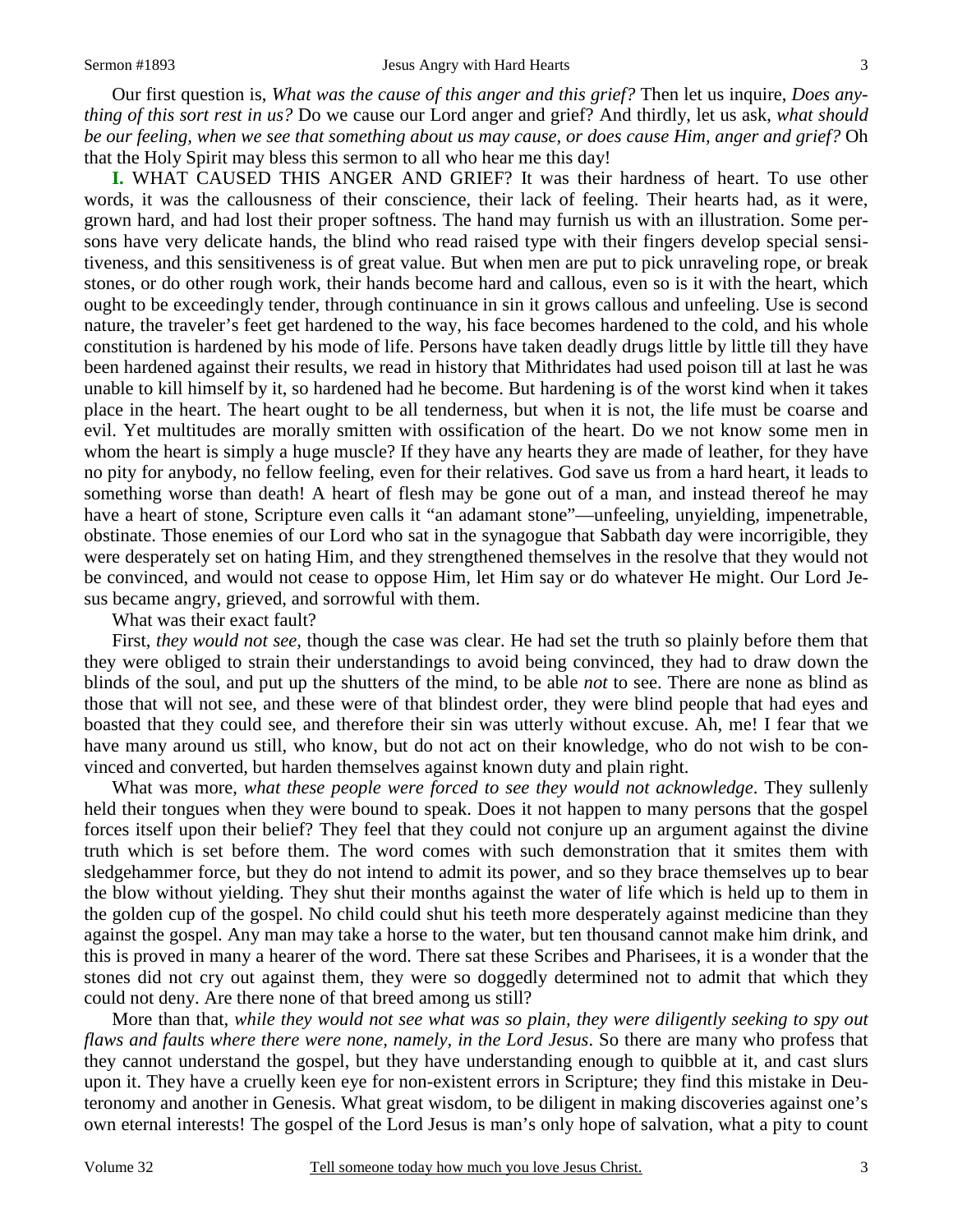it the height of cleverness to destroy our only hope! Alas for captious skeptics! They are sharp-sighted as eagles against themselves, but they are blind as bats to those things which make for their peace. These Scribes and Pharisees tried to discover the undiscoverable, namely, some fault in Jesus, and yet they could not or would not see the wickedness of their own opposition to Him.

*They dared to sit in judgment upon the Lord*, who proved Himself by His miracles to be divine, and yet all the while they professed great reverence for God and for His law. Though they were fighting against God, *they made the pretense of being very zealous for Him,* and especially for His holy day. This is an old trick of the enemy, to fight true religion with false religion, to battle with godliness in the name of orthodoxy. This is a hollow sham, and we do not wonder that our ever sincere and truthful Lord felt indignant at it. You will know yourselves whether you ever do this. I fear that many do. By their zeal for the externals of religion they try to justify their opposition to the vital possession of it.

 Brethren, I pray that none of us may be hypocrites, for the Lord Jesus cannot endure such. He cares not for whitewashed sepulchers, but proclaims woe unto all false professors. Here let me give you a parable—In our fine old churches and cathedrals you see monuments raised to the dead. These are rich in costly marble and fine statuary, with here and there a touch of gold, and a Latin inscription flattering the dead. What a goodly show! Yet what does it all mean? Why, that, corpses are underneath. Take down those marble slabs, remove a little earth, and you come to corruption and moving loathsomeness. Graves are fitter for cemeteries than for the place which is consecrated to the living God. I do not mean by this any censure upon the tombs, which are well enough, I only use them as a parable. What shall I say of those men and women of whom they are the type and emblem? They are dead while they live, and have a form of godliness but deny the power of it; they present a fair outside, but secretly practice all manner of abominations. What have these to do in the church of God? What a horror to know that there are such in the assemblies of the saints! O my hearers; dread the hardness which would permit you to be hypocrites! Shun above all things that deadness of soul which makes a false profession possible, for this is very grievous to the Lord.

 A hard heart is insensible, impenetrable, and inflexible. You can no more affect it than if you should strike your hand against a stone wall. Satan has fortified it, and made its possessor to be steadfast, unmovable, always abounding in the works of sin. The enmity of such a heart leads it to resist all that is good, its hardness returns the efforts of love in the form of opposition. Our Savior saw before Him persons who would oppose Him whatever He did, and would not change their minds however they might be made to see their error. Let this suffice to explain the scene before us of our Lord grieved and angry.

**II.** I must now come closer to home, while I inquire, IS THERE ANYTHING OF THIS SORT AMONG US? Oh, for help in the work of self-examination!

 Remember, we may grieve the Savior because of the hardness of our hearts, and yet be very respectable people. We may go to the synagogue, as these did, we may be Bible readers, as the Scribes were, we may practice all the outward forms of religion, as the Pharisees did, and yet the Lord Jesus may be grieved with us because of the hardness of our heart.

 We may anger the Lord, and yet be strictly non-committal. I dare say there are some here who are not Christians, and yet they never say a word against Christianity. They are strictly neutral. They judge that the less they think or say about this great matter the better. Jesus was angry that men should be silent when honesty and candor demanded speech of them. You must not think you are going to escape by saying, "I am not a professor." There can be no third party in this case. In the eternal world there is no provision made for neutrals. Those who are not with Jesus are against Him, and they that gather not with Him are scattering abroad. You are either wheat or tares, and there is nothing between the two. O sirs, you grieve Him though you do not openly oppose Him! Some of you are especially guilty, for you ought to be among the foremost of His friends. Shame on you to treat the Lord so ill!

 You may be very tender towards other people; in fact, you may have, like the old Jewish king, great tenderness towards everybody but the Lord. Did not Zedekiah say, "The king is not he that can do anything against you"? I know many who are so fond of pleasing others that they cannot be Christians. They have not the moral courage to oppose any one for the truth's sake. O sirs, this may well make Jesus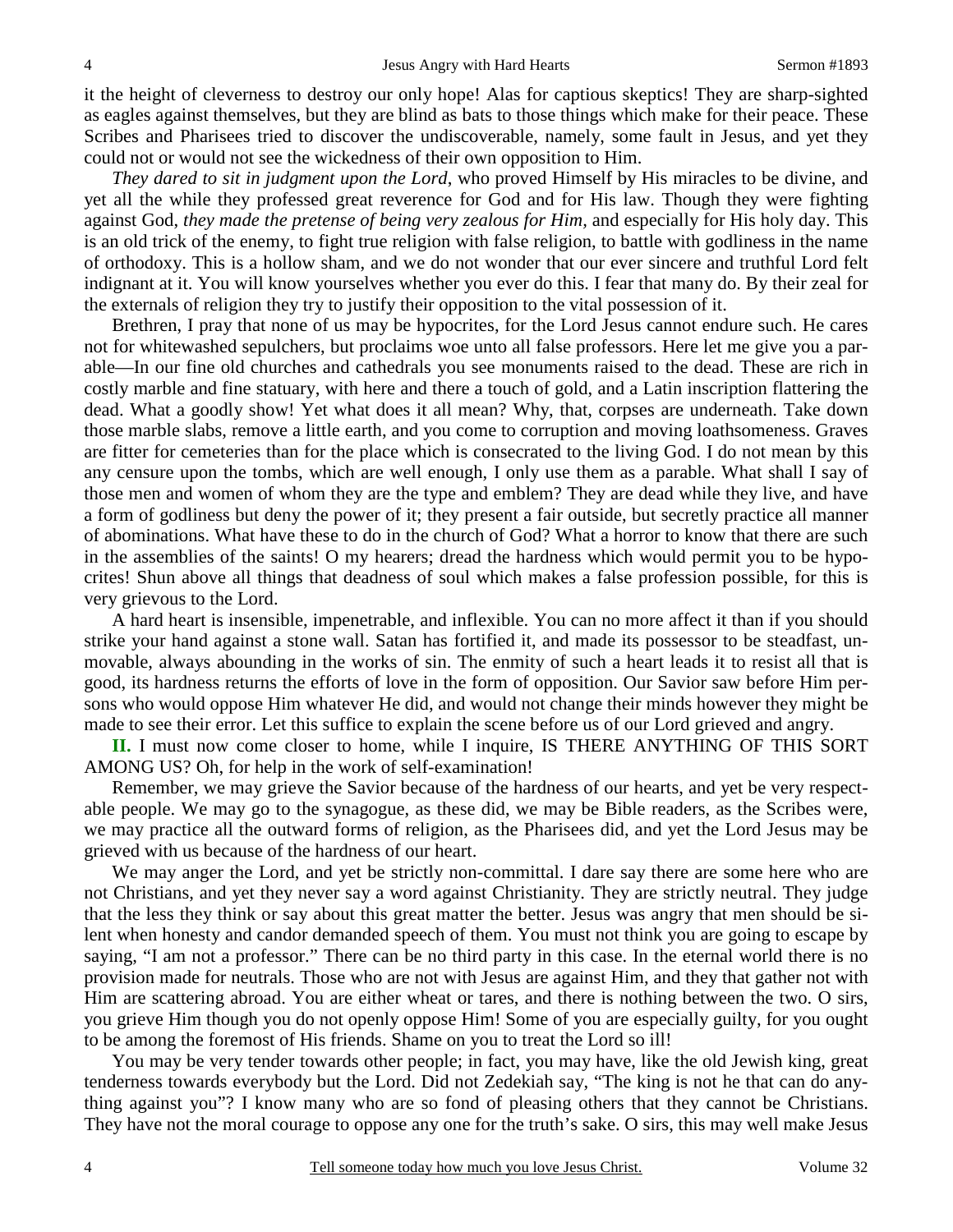look upon you with anger and grief, that you should be so self-denying, so kind, and so considerate to others, and yet act so cruelly to Him and to yourselves. To yourselves, it is a cruel kindness, to save yourselves from speaking out. Your fear is driving you to spiritual suicide. To save a little present trouble you are heaping up wrath and judgment.

 Alas, this hardness of heart may be in us, though we have occasional melting! I think that man has a very hard heart that is at times deeply moved, but violently represses his emotions. He hurries home to his chamber greatly distressed, but in a short time he rallies, and shakes off his fears. He goes to a funeral, and trembles on the brink of the grave, but joins his merry companions, and is at his sins again. He likes to hear a stirring sermon, but he is careful not to go beyond his depth while hearing it. He is on the watch against his own welfare, and is careful to keep out of the way of a blessing. By a desperate resolve he holds out against the pressure of the grace of God, as it comes to him in exhortations and entreaties. He is often rebuked, but he hardens his neck, he is occasionally on the verge of yielding, but he recovers his evil firmness, and holds on his way with perseverance worthy of a better cause. How often have we hoped better things for some of you! How often have you blighted those hopes! You must be very hard in heart to hold out so long. It shows a strong constitution when a man has frequently been near to death, and yet has recovered and it shows an awful vitality of evil when you have been driven to the verge of repentance, and then have deliberately turned back to the way of evil, sinning against conscience and conviction.

 Yes, and we may have this hardness of heart, and yet keep quite clear of gross sins. I have wondered at some men, how they have guarded themselves in certain directions, and yet have been lax in other matters. While they have gone to excess in sins against God, they have been scrupulous in avoiding wrong towards man. Their sins have not been stones, but sand, I hope they do not forget that "sand is heavy," and that a vessel can as easily be wrecked upon a quicksand as upon a rock. Your outwardly moral man is often a hardened rebel against God. His pride of character helps to harden him against the gospel of grace. He condemns others who are really no worse than himself. There is an abominable kind of prudence which keeps some men out of certain sins; they are too mean to be prodigal, too fond of ease to plunge into risky sins. Many a man is carried off his feet by a sudden flood of temptation, and sins grievously, and yet at heart he may be by no means as hardened as the cool, calculating transgressor. Woe unto the man who has learned to sin deliberately, and to measure out iniquity as if it were a lawful merchandize, to be weighed by the ounce and the pound! Why sir, on account of the evident strength of your mind better things are expected of you. You cannot plead violence of passion, or feebleness of judgement. For you there will be reserved the deeper hell, though you escape present condemnation.

 This hardness of heart may not overcome you to the full at present, and yet you may have grave cause to dread it. Hardness of heart creeps over men by insensible degrees. The hardest-hearted man in the world was not so once, the flesh of his heart was petrified little by little. He that can now curse and blaspheme once wept for his boyish faults at his mother's knee, and would have shuddered at the bare idea of falling asleep without a prayer. There are those about us who would give worlds to be free from the bondage of habit, so as to feel as once they did. Their soul is as parched as the Sahara, it has forgotten the dew of tears, their heart is hot as an oven with evil passions, and no soft breath of holy penitence ever visits it. Oh that they could weep! Oh that they could feel! Repentance is hidden from their eyes. There remains nothing sensitive about them, except it is the base imitation of it which comes over them when they are in a maudlin state through strong drink. What calamity can be greater? What can be said of sin that is more terrible than that it hardens and deadens? Well did the apostle say, "Exhort one another daily, while it is called today; lest any of you be hardened through the deceitfulness of sin."

 I cannot forbear saying that among the hardened there are some who may be said especially to provoke the Lord. Among these we must mention those who, from their birth and education, received an unusually keen moral sense, but have blunted it by repeated crimes. Those sin doubly who have had double light and special tenderness of nature. Judge, O you sons of the godly, whether there are not many such among you! Esau was all the more a "profane person" because he was a son of Isaac, knew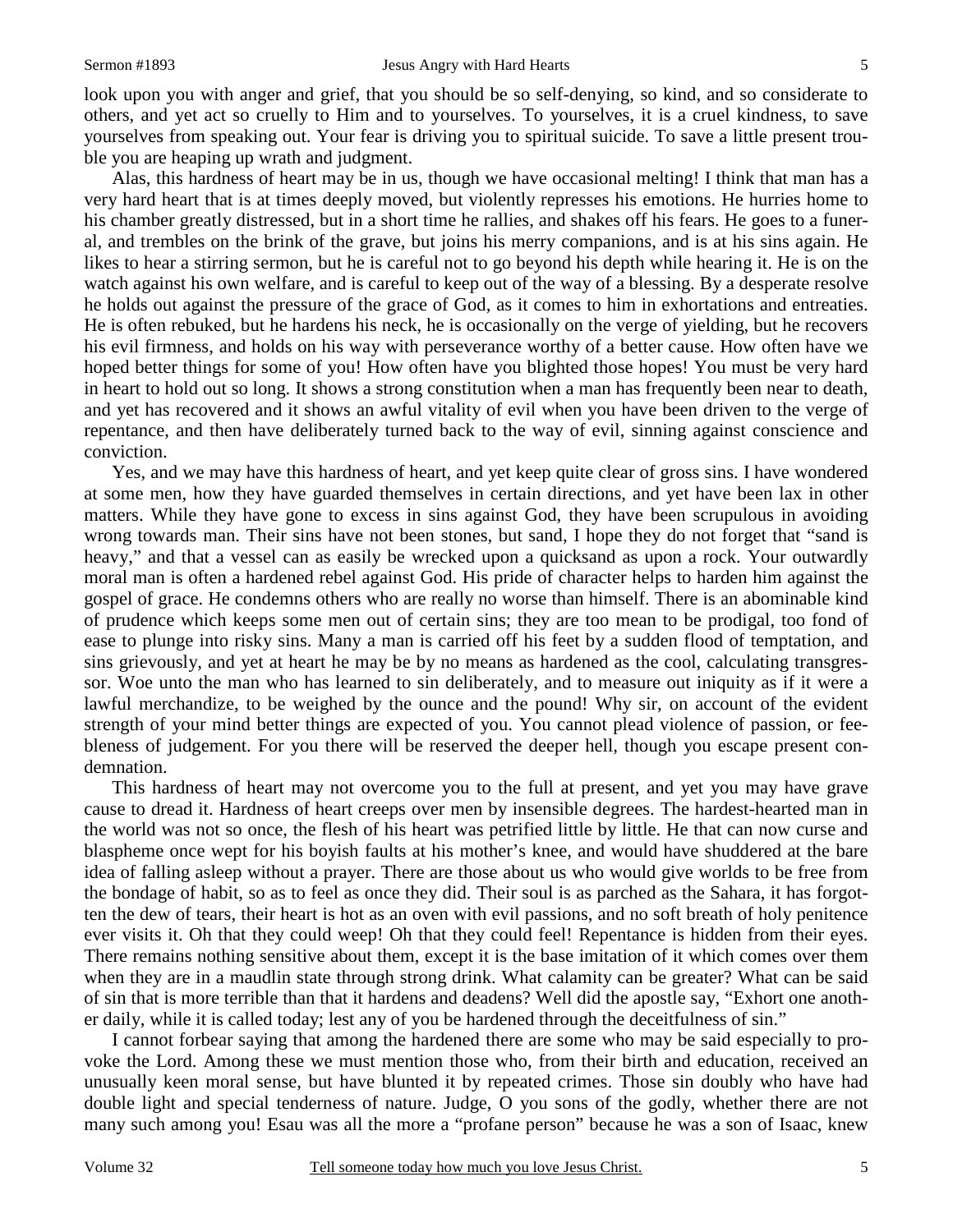something about the covenant heritage, and had certain fine touches of nature which ought to have made him a better man.

 This is also true of those who have been indulged by Providence. God has dealt with them with wonderful favor, they have continued long in good health, they have been prosperous in business, their children have grown up around them, they have all that heart can wish, and yet God receives from them no gratitude; indeed, they hardly give a thought to Him. Ingratitude is sure to bring a curse upon the man who is guilty of it. Alas, the ungrateful are numerous everywhere! Some who are well known to me should have remembered the Lord, for He has granted them a smooth path, a full wallet, and sunshine to travel in. If there were an honest heart in you, your hearts would cleave to the Lord in deep and hearty love. Silken cords of love are stronger with true men than fetters of iron are to thieves.

Let me not forget the obligations of others who have been often chastened, for this side of the question has its force also. Certain persons have endured many trials; they have often suffered pain of body, and have been brought at times to the verge of the grave, they have lost the beloved of their eyes with a stroke, they have followed their children to the grave, sorrows have been multiplied to them. Yet, after all, they are hard of heart. The fire of affliction has not softened their iron nature. Why should they be stricken any more? They will revolt more and more. The Lord Himself cries, "O Ephraim, what shall I do unto you?" Long-suffering fails, mercy is weary. There are no more rods to use upon you, as the bullock kicks out against the goad, so do you resist the chastening of the Lord God. The Savior looks upon all such with that grieving anger of which the text speaks.

 Alas, I dare not omit those towards whom the Savior must feel this anger very especially, because they have been the subjects of a tender, earnest, faithful ministry. I will not say much of my own personal ministry, which has been spent for years upon many of you, but assuredly if it has not affected you; it is not for lack of strong desire and intense longing to be of service to your souls. God is my witness that I have kept back nothing of His truth. I have never flattered you, neither have I occupied this pulpit to make it a platform for self-display. I have not shunned to declare unto you the whole counsel of God. But, apart from this, certain of you have had the tender ministries of a holy mother who is now with God, of a wise father who lives still to pray for you, of affectionate teachers who instructed you aright, and loving friends who sought your good. Father, your child has wooed you. Young man, your newlyconverted wife has agonized for you, and is agonizing even now. Very select have been the agencies used upon you. Choice and musical the voices which have endeavored to charm you. If these do not reach you, neither would you be converted though one rose from the dead. If Jesus Himself were here again among men, how could even He reach you? If all the means He has already used have failed with you, I know not what is to be done with you. The Savior Himself will, I fear, leave you, with a look of grief and anger He will turn from you because of the hardness of your heart. Stay, Lord Jesus, stay a little longer! Perhaps they will be won next time. Bid not Your Spirit take His everlasting flight. Do not swear in Your wrath that they shall not enter into Your rest, but be patient with them yet a little longer, for Your mercy's sake.

**III.** We must now close. Oh that my poor pleading may not have been lost upon you! In many things which I have spoken there has been a loud voice to many of you, now hear me while I raise the question, WHAT SHOULD BE OUR FEELING IN REFERENCE TO THIS SUBJECT?

 First, *let us renounce forever the habit of quibbling*. These Scribes and Pharisees were great wordspinners, critics, fault-finders. They found fault with the Savior for healing on the Sabbath day. He had not broken God's law of the Sabbath; He had only exposed their error upon that point. If the Sabbath had not furnished an opportunity for objection, they would have found another, for they meant to object, one way or another, they resolved to contradict. Multitudes of persons in this present day are most effectually hardening their hearts by the habit of quibbling. While others are struck by the beauty of the gospel which they hear, these people only remember a mispronunciation made by the preacher. Having commenced in this line they begin to sit in judgment on the gospel preached, and before long the Scriptures themselves are subjected to their alteration and correction. Reverence is gone, and self-sufficiency reigns supreme. They criticize God's word. Any fool can do that, but only a fool will do it. They give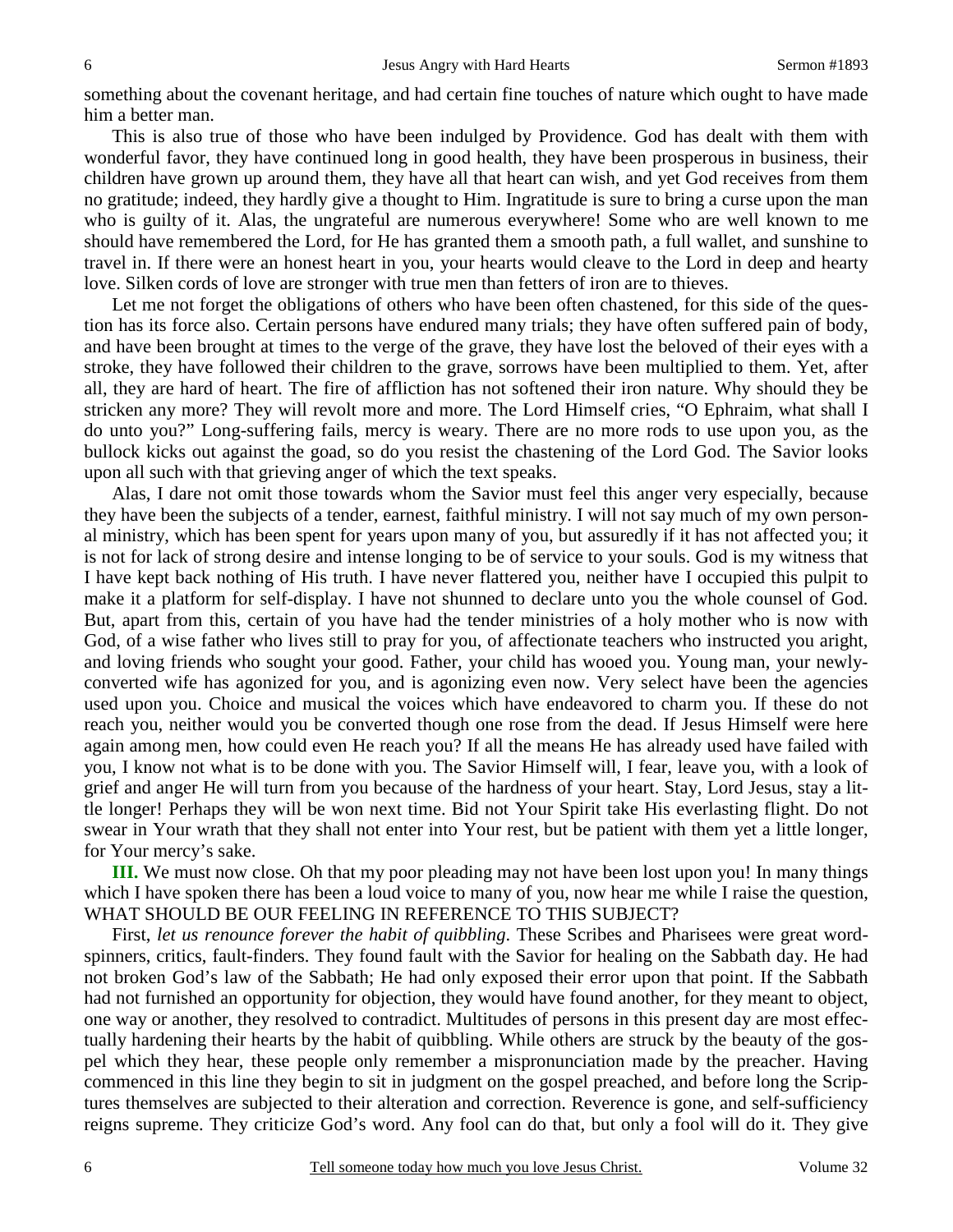themselves the airs of literary men, they are not like common hearers; they require something more intellectual. They look down with contempt upon people who enjoy the gospel, and are proving the power of it in their lives. They themselves are persons of remarkable mind, men of light and leading, and it gives them distinction to act the part of skeptics. They show their great learning by turning up their noses at the plain teachings of the Bible. It seems to be the great feature of a cultured man nowadays to wear a sneer upon his face when he meets with believers in inspiration. An idiot can attain in five minutes to a high degree of contempt of others, do not exhibit such folly. Pride of this sort ruins those who indulge it. To be unbelieving in order to show one's superiority is an unsatisfactory business. Let us never imitate that evil spirit, who in the Garden of Eden proved himself to be the patron and exemplar of all skeptics. Remember how he raised the question, "Yes, has God said?" Forget not how he went further, and like a sage philosopher, hinted that there was a larger hope, "You shall not surely die," he said. Then he advanced to lay down a daring radical philosophy, and whispered, "God knows that in the day you eat thereof, then your eyes shall be opened, and you shall be as gods." This old serpent has left his trail on many minds at the present day, and you can see it in the slimy questions and poisonous suggestions of the age. Get away from quibbling; it is of all labors the least remunerative.

 Next, *let us feel an intense desire to submit ourselves unto the Lord Jesus*. If He is in the synagogue, let us ask Him to heal us, and to do it in His own way. Let us become His disciples, and follow Him wheresoever He goes. Yield yourselves unto God. Be as melted wax to the seal. Be as the water of the lake, which is moved with every breath of the wind. All He wills is our salvation. Lord Jesus, let Your will be done!

*Let us be careful to keep away from all hardening influences*, whether of books, or men, or habits, or pleasures. If there is any company which deadens us to spiritual things, which hinders our prayers, shakes our faith, or dampens our zeal, let us get out of it, and stay out of it. If any amusement lessens our hatred of sin, let us never go near it, if any book clouds our view of Jesus, let us never read it. We grow hard soon enough through the needful contact with the world which arises out of workday life and business pursuits; let us not increase these evils. Shun the idler's talk, the scorner's seat, and the way of the ungodly. Shun false doctrine, worldliness, and strife. Keep clear of frivolity and trifling. Be in earnest, and be pure, live near to God, and remove far off from the throne of iniquity.

 Lastly, *use all softening influences*. Ask to have your heart daily rendered sensitive by the indwelling of the quickening Spirit. Go often to hear the word, it is like a fire, and like a hammer breaking the rock in pieces. Dwell at the foot of the cross; it is there that tenderness is born into human hearts. Jesus makes all hearts soft, and then stamps His image on them. Entreat the Holy Spirit to give you a very vivid sense of sin, and a very intense dread of it. Pray often according to the tenor of Charles Wesley's hymn, in which he cries—

> *"Quick as the apple of an eye, O God, my conscience make! Awake my soul when sin is nigh, And keep it still awake. Oh, may the least omission pain My well-instructed soul; And drive me to the blood again, Which makes the wounded whole!"*

If such is the condition of our heart our Lord will not be angry with us. He will look round upon us with joy, and take a delight in us.

 So far I have kept to the text, bearing all the while the burden of the Lord. If it is not heavy hearing to you, it is certainly painful preaching to me. That same love which made the loving Jesus grieved has driven me to speak after this fashion. Not that I love men as much as He did, but a spark from His fire has kindled in my soul, and is burning there according to the measure of grace given. But now, my dear hearers, let me indulge myself with a word of gospel. Surely there are some among you who desire to lose your hardness. You are crying to yourselves—

*"Heart of stone, relent! Relent!*